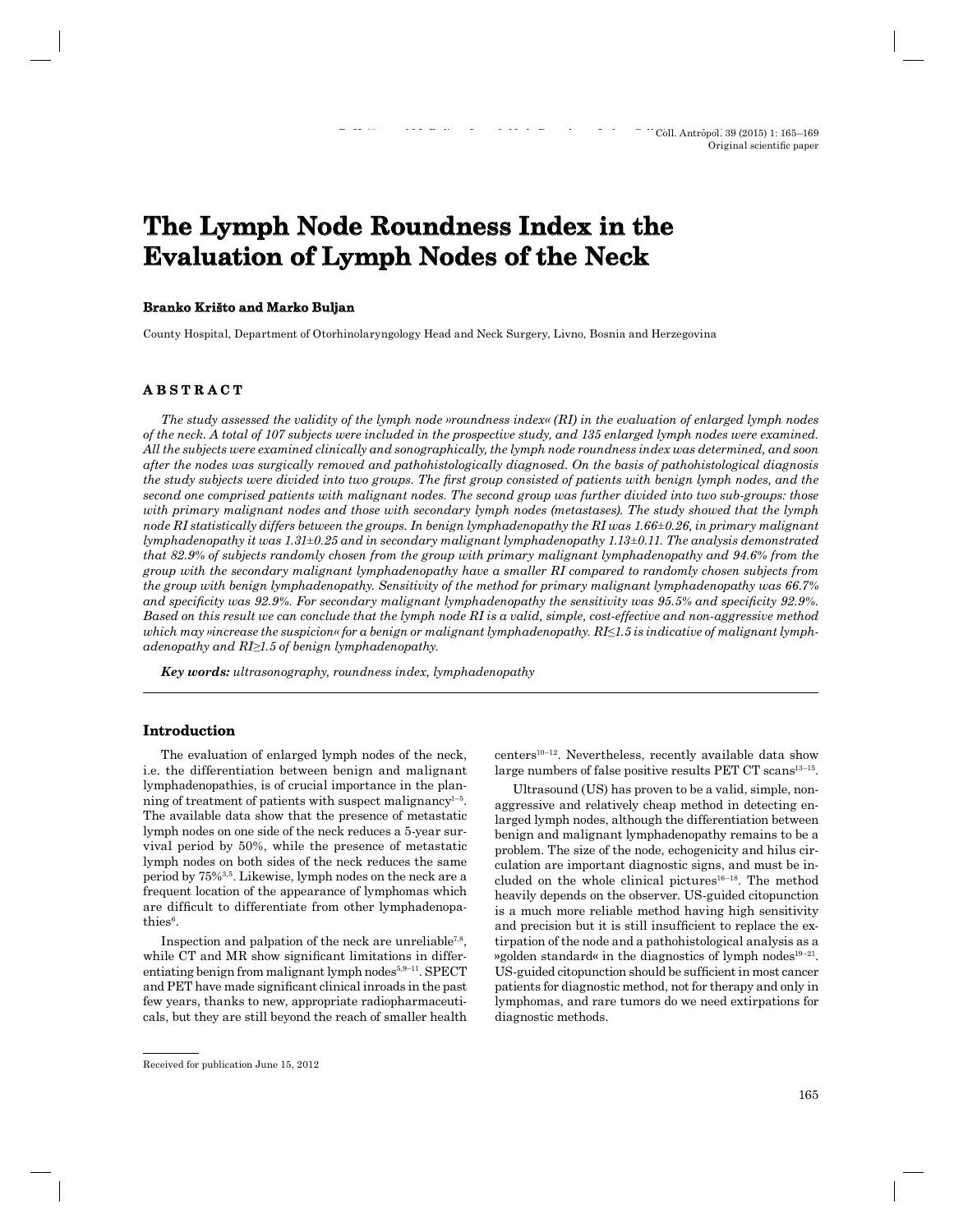| BREAKDOWN OF PATIENTS BY RI |     |                       |                     |               |                   |
|-----------------------------|-----|-----------------------|---------------------|---------------|-------------------|
| Group                       | N   | Roundness index       |                     |               |                   |
|                             |     | $\overline{X} \pm SD$ | $M (5th-95th)$      | Range         | <b>Statistics</b> |
| Benign changes              | 42  | $1.66 \pm 0.26$       | $1.70(1.09-2.00)$   | $1.00 - 2.20$ | One-way ANOVA     |
| Primary malignant changes   | 27  | $1.31 \pm 0.25$       | $1.20(1.04-1.73)$   | $0.96 - 2.06$ | $F=94.90 p<0.001$ |
| Secondary malignant changes | 66  | $1.13 \pm 0.11$       | $1.10(1.00-1.30)$   | $1.00 - 1.53$ | Kruskal Wallis    |
| Total                       | 135 | $1.33 \pm 0.31$       | $1.20(0.96 - 2.20)$ | $0.96 - 2.20$ | p<0.001           |

**TABLE 1**

The aim of this study is to assess the validity of the lymph node »roundness index« (RI) in the differentiation of benign and malignant lymph nodes. The lymph node RI is the relationship of the longitudinal and transversal cross section of the lymph node, i.e. the relationship of the longer and shorter cross section of the lymph node (longitudinal/transverse diameter ratio, L/T)<sup>16,22</sup>. Literature indicates the tendency of malig nantly changed lymph nodes towards a round shape (RI≤2), by contrast to a more oval shape in benign changes (RI≥2)16,22.

#### **Patients and Methods atients**

The study comprised 107 patients who were sonographically examined between 2002 and 2009 at the Department for ORL of the County Hospital in Livno, BIH and the retrospective study comprised 135 lymph nodes which were enlarged and manifested various diseases. All the nodes were surgically removed from the neck region of sonographically examined patients, and pathohistologically analyzed. Depending on the pathohistological finding, patients were assigned into groups. The first group consisted of patients with benign lymph node changes and the second group consisted of patients with malignant lymph nodes. The second group was further divided into two sub-groups: those with primary malignant lymph nodes and those with secondary malignant lymph nodes (metastases).

Sonographic examination of the neck was done in all patients by the »SIEMENS SONOLINE SI-450« ultrasound system with a 7.5 MHz short focus probe 6 cm long. During the examination longitudinal and transversal cross sections of lymph nodes were measured and documented on the points where the dimensions of the lymph nodes were the greatest, and the RI of every lymph node was determined. All sonographic examinations and measurements were done by the same physician.

Statistical elaboration of data was done by Statistica for Windows, release 8.1 (Stasoft, Inc., Tulsa, OK, USA).

# **Results**

Of the 135 analyzed lymph nodes, 42 were benign: 15 with a diagnosis of reactively changed node, 9 with chronic inflammation, 17 with a diagnosis of lymph node TB and one with purulent inflammation. Of the 27 primary ma-

**TABLE 2** RESULTS OF POST-HOC ANALYSIS FOR THE RI

| Tukey HSD test                               |          |              |              |  |
|----------------------------------------------|----------|--------------|--------------|--|
| Approximate Probabilities for Post Hoc Tests |          |              |              |  |
| Error: Between MSE= 0.3909, DF=132.00        |          |              |              |  |
| Group category $(1)$ 1.6641                  |          | $(2)$ 1.3093 | $(3)$ 1.1269 |  |
| 1                                            |          | 0.000022     | 0.000022     |  |
| 2                                            | 0.000022 |              | 0.000176     |  |
| 3                                            | 0.000022 | 0.000176     |              |  |
|                                              |          |              |              |  |

lignant lymph nodes, 5 were diagnosed pathohistologically as chronic lymphatic leukemia, 17 as non-Hodgkin lymphoma and 5 as Hodgkin lymphoma. Of the 66 secondary malignant lymph nodes 38 were metastases of planocellular carcinoma, 10 metastases of adenocarcinoma, 7 metastases of melanoma, 2 metastases of follicular carcinoma of the thyroid, 5 metastases of papillary carcinoma of the thyroid, 1 metastasis of the medullary carcinoma of the thyroid, 1 metastasis of anaplastic thyroid carcinoma, 1 metastasis of epipharyngeal carcinoma and 1 metastasis of the sarcoma.

In Table 1 the lymph node RI by patient groups are shown.

The RI differs significantly between groups ( $p<0.001$ ). Therefore, a post-hoc analysis was done to determine which of the groups differ significantly (Table 2).

Significant differences between the RI of all groups were determined (all p<0.001). The subjects with benign changes have a significantly greater RI than the subjects with primary malignant changes  $(p<0.001)$  or subjects with secondary malignant changes p<0.001). Subjects with primary malignant changes have a significantly greater RI than the subjects with secondary malignant changes (p<0.001).

The potential of the lymph node RI as a parameter in the differentiation of the above groups was evaluated by the »receiver operating characteristic« (ROC) analysis.

# *ROC analysis for primary malignant changes*

Table 3 shows the values obtained by ROC analysis for the RI of primary malignant tumours.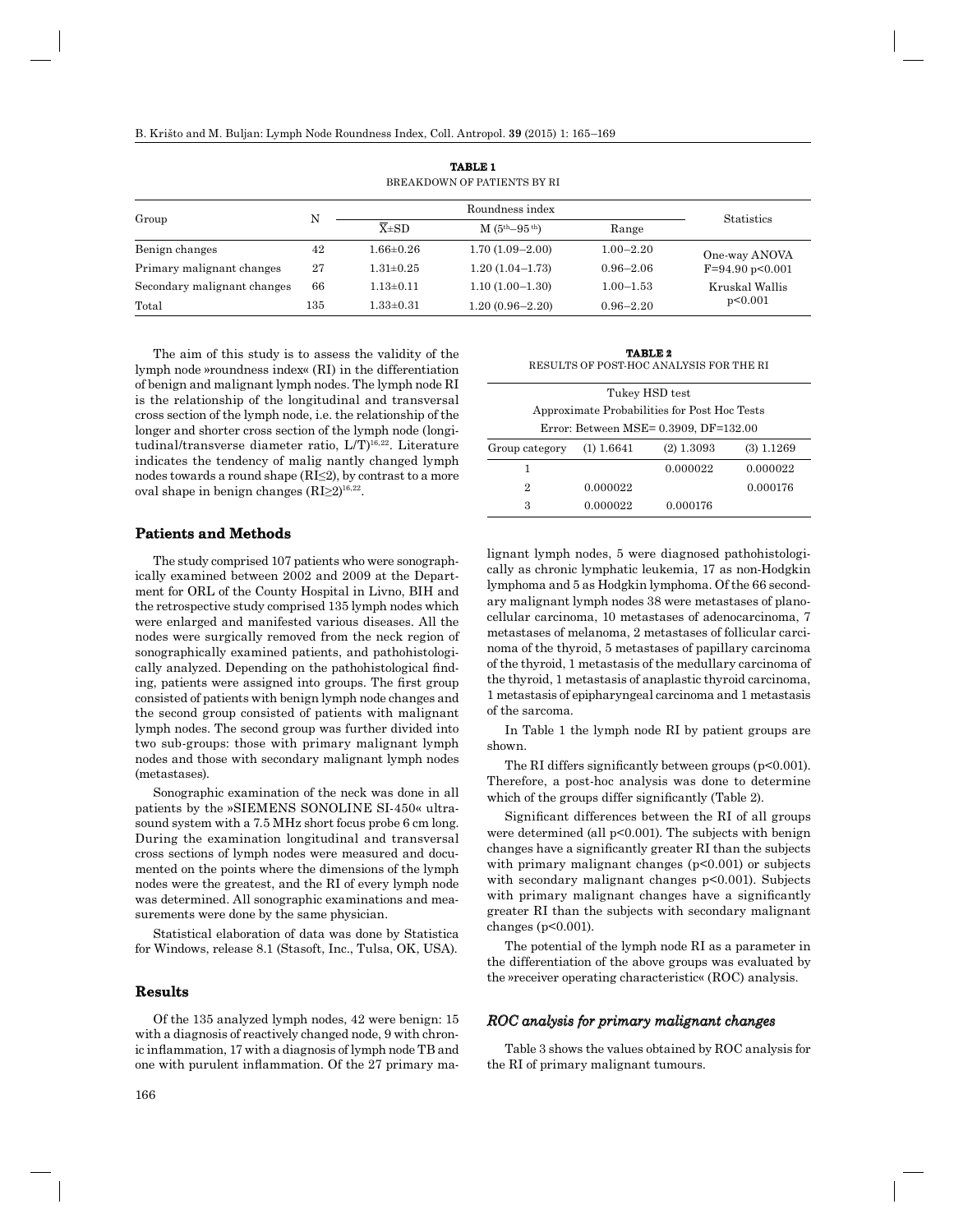| <b>TABLE 3</b><br>VALUES OBTAINED BY ROC ANALYSIS FOR THE RI OF<br>PRIMARY MALIGNANT CHANGES |                |  |  |  |
|----------------------------------------------------------------------------------------------|----------------|--|--|--|
| Area under the ROC curve                                                                     | 0.829          |  |  |  |
| Standard Error                                                                               | 0.048          |  |  |  |
| 95% Confidence Interval                                                                      | 0.735 to 0.924 |  |  |  |
| Significance level p                                                                         | 0.001          |  |  |  |

Figure 1 shows the ROC curve for the RI of primary malignant changes.



*Fig. 1. ROC curve for the RI (full line on the basis of measured values, dashed line on the basis of theoretical values; rectangle describes the sensitivity* =66.7%, *specificity* =92.9% and criterion *predictor ≤1.3).*

Roundness index is a variable with which it is possible to differentiate, with statistical significance, benign changes from primary malignant changes (p=0.001). By means of the ROC analysis it was determined that 82.9% of patients randomly chosen from the group with malignant changes will have a smaller RI than the randomly chosen patients from the group with benign changes. Because p<0.001, it means that the area below the curve  $(0.829)$  is statistically significantly different from 0.5 (the diagonal on the figure) which supports the conclusion that the value of the RI does not statistically significantly differentiate the diagnosis made by US from the diagnosis made on the basis of pathohistological finding.

#### *ROC analysis for secondary malignant changes*

Table 4 shows the values obtained by ROC analysis for the RI of secondary malignant changes.

Figure 2 shows the ROC curve for the RI of secondary malignant changes.

RI is a variable with which it is possible to statistically significantly differentiate benign changes from secondary malignant changes (p<0.001). By means of the ROC analysis it was determined that 94.6% of subjects randomly chosen from the group with secondary malignant changes will have a smaller RI from randomly chosen subjects in the group with benign changes. Because p<0.001, it means that the area below the curve (0.946) is

| <b>TABLE 4</b>                                |  |  |  |  |
|-----------------------------------------------|--|--|--|--|
| VALUES OBTAINED BY ROC ANALYSIS FOR THE RI OF |  |  |  |  |
| SECONDARY MALIGNANT CHANGES                   |  |  |  |  |
|                                               |  |  |  |  |
|                                               |  |  |  |  |

| Area under the ROC curve | 0.946              |  |
|--------------------------|--------------------|--|
| Standard Error           | 0.025              |  |
| 95% Confidence Interval  | $0.897$ to $0.996$ |  |
| Significance level p     | < 0.001            |  |



*Fig. 2. ROC curve for the RI (full line on the basis of measured values, dashed line on the basis of theoretical values; rectangle*  describes sensitivity =95.5%, specificity =92.9% and criterion pre*dictor ≤1.3).*

statistically significantly different from 0.5 (the diagonal in the figure) which supports the conclusion that the value of RI does not statistically significantly differentiate the diagnosis made by US from the diagnosis made on the basis of pathohistological finding.

# *ROC analysis between primary and secondary malignant changes alignant*

Table 5 shows the values obtained by ROC analysis between primary and secondary malignant changes.

Figure 3 shows the ROC curve for the RI between primary and secondary malignant changes.

The RI is a variable with which it is possible to statistically significantly differentiate primary malignant changes from secondary ones  $(p<0.001)$ . By means of the ROC analysis it was determined that 75.0% of subjects randomly chosen from the group with secondary malignant changes will have a smaller RI from randomly chosen subjects from the group with primary changes. Because p<0.001, it means that the area below the curve  $(0.750)$  statistically significantly differs from  $0.5$  (diagonal

**TABLE 5** VALUES OBTAINED BY ROC ANALYSIS FOR THE RI BETWEEN PRIMARY AND SECONDARY MALIGNANT CHANGES

| Area under the ROC curve | 0.750          |  |
|--------------------------|----------------|--|
| Standard Error           | 0.0598         |  |
| 95% Confidence Interval  | 0.633 to 0.868 |  |
| Significance level p     | < 0.001        |  |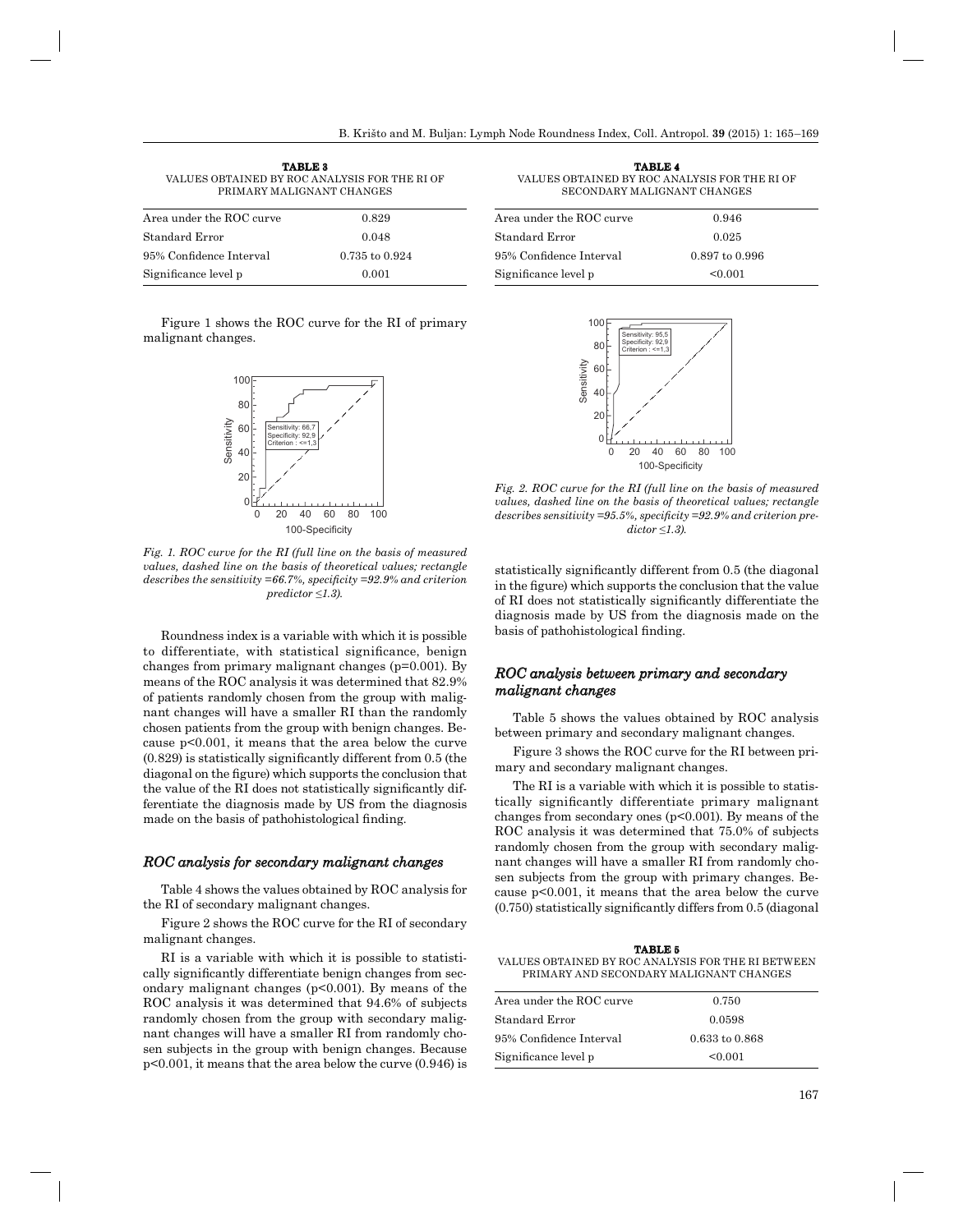

*Fig. 3. ROC curve for the RI (full line on the basis of measured values, dashed line on the basis of theoretical values; rectangle*  describes sensitivity =53.0%, specificity =85.2 and criterion pre*dictor ≤1.12).*

on the figure) which supports the conclusion that the value of RI does not statistically significantly differentiate the diagnosis made by US from the diagnosis made on the basis of pathohistological finding.

### **Discussion iscussion**

The differentiation of benign and malignant lymphadenopathies is of crucial importance for patients with enlarged lymph nodes of the neck. It is especially important in patients with malignant tumors of head and neck, because it fundamentally affects prognosis and choice of treatment. Likewise, the region of head and neck is a frequent location for the appearance of lymphomas which are often difficult to differentiate from other lymphadenopathies.

With respect to the importance of the evaluation of lymph nodes of the neck and with respect to the more or less uncertain methods of differentiation between benign and malignant lymphadenopaties in current use, all the way to surgical extirpation and a pathohistological analysis as a »golden standard«, the paper assesses the validity of the lymph node roundness index (RI). Literature suggests the inclination of malignantly changed lymph nodes toward the round shape  $(RI\leq 2)$ , by contrast to a more oval shape in benign lymph node changes  $(RI≥2)^{22}$ .

In several published studies different values of the RI for malignantly changed lymph nodes appear. Solbiati et al. determined that an average RI of 1.5 is characteristic of malignant lymph nodes, while the RI above 2 is characteristic for benign lymph nodes<sup>18</sup>. Similar results were obtained by other authors<sup>18,20,23-26</sup>.

In our study average RI for benign lymph nodes was 1.66±0.26 (range 1.00–2.20). Of the 42 benign lymph nodes, 37 (88%) had a RI greater than 1.5, while for 5 nodes (12%) the RI was smaller than 1.5. For primary malignant lymph nodes the average RI was  $1.31\pm0.25$ (range 0.96–2.06); 24 of the lymph nodes (88.9%) had a RI smaller than 1.5. Secondary malignant lymph nodes had a RI of 1.13±0.11 (range 1.00–1.53). Of the 66 secondary malignant lymph nodes, 63 (95.5%) had a RI smaller than 1.5. The results in our study are in agreement with the

previously quoted results from literature, in that the RI for malignant lymph nodes was smaller than 1.5 (1.31 and  $1.13$ )<sup>23–26</sup>. Benign lymph nodes had a RI smaller than 2, but greater than 1.5 (1.66) which contradicts with previously published studies according to which the lymph node RI between 1.5 and 2 can indicate both a benign and malignant lymphadenopathy<sup>18</sup>.

A post-hoc analysis showed statistically significant differences of the RI between groups, so that the subjects with benign lymphadenopathy have a statistically significantly greater RI than subjects with malignant lymphadenopathy.

The ROC analysis showed that the lymph node RI is a variable by which we can statistically significantly differentiate benign lymphadenopathy from the malignant one. It was proven that 82.9% of subjects randomly chosen from the group of primary malignant lymphadenopathies and 94.6% of subjects from the group with secondary malignant lymphadenopathies will have a smaller RI from randomly chosen subjects from the group with benign lymphadenopathies.

The sensitivity of the method for primary malignant lymphadenopathy was 66.7%, and specificity was 92.9%. For secondary malignant lymphadenopathy the sensitivity was  $95.5\%$  and specificity was  $92.9\%$ . High values of sensitivity and specificity of the lymph node RI make it a useful modality in the diagnostics of enlarged lymph nodes of the neck. The obtained results lead us to conclude that a certain value of the RI can help a physician in the diagnostics of enlarged lymph nodes of the neck, »increasing the suspicion« that we are dealing with benign or malignant lymphadenopathies. Together with other available methods, in a certain number of cases, it can reduce the need for a surgical intervention for diagnostic purposes, especially in cases of metastases of malignant tumors.

The determination of the RI is very simple and can be done during a sonographic examination which is an easily accessible, cost-effective, easily repeatable and nonaggressive method. Algorithms of the diagnostics of enlarged lymph nodes list the US examination as an initial one, after the clinical examination. The determination of the RI does not require any additional equipment, and is not time-consuming. It is understood that the lymph node RI as a modality in the diagnostic procedure of enlarged lymph nodes cannot be a replacement for cytological puncture controlled by ultrasound or biopsy with a pathohistological diagnosis as a »golden standard«, but it can »increase the suspicion« in benign or malignant lymphadenopathy and in a certain number of cases avoid the need for surgery – the biopsy of the lymph node.

On the basis of results of this study we can conclude that the lymph node RI smaller than  $1.5$  (RI $\leq$ 1.5) speaks in favor of malignant lymphadenopathy, whereas the lymph node RI greater than 1.5 (RI≥1.5) speaks in favor of benign lymphadenopathy. Therefore, we feel free to assert that the determination of lymph node RI should be included in the algorithms of diagnostics of enlarged lymph nodes of the neck.